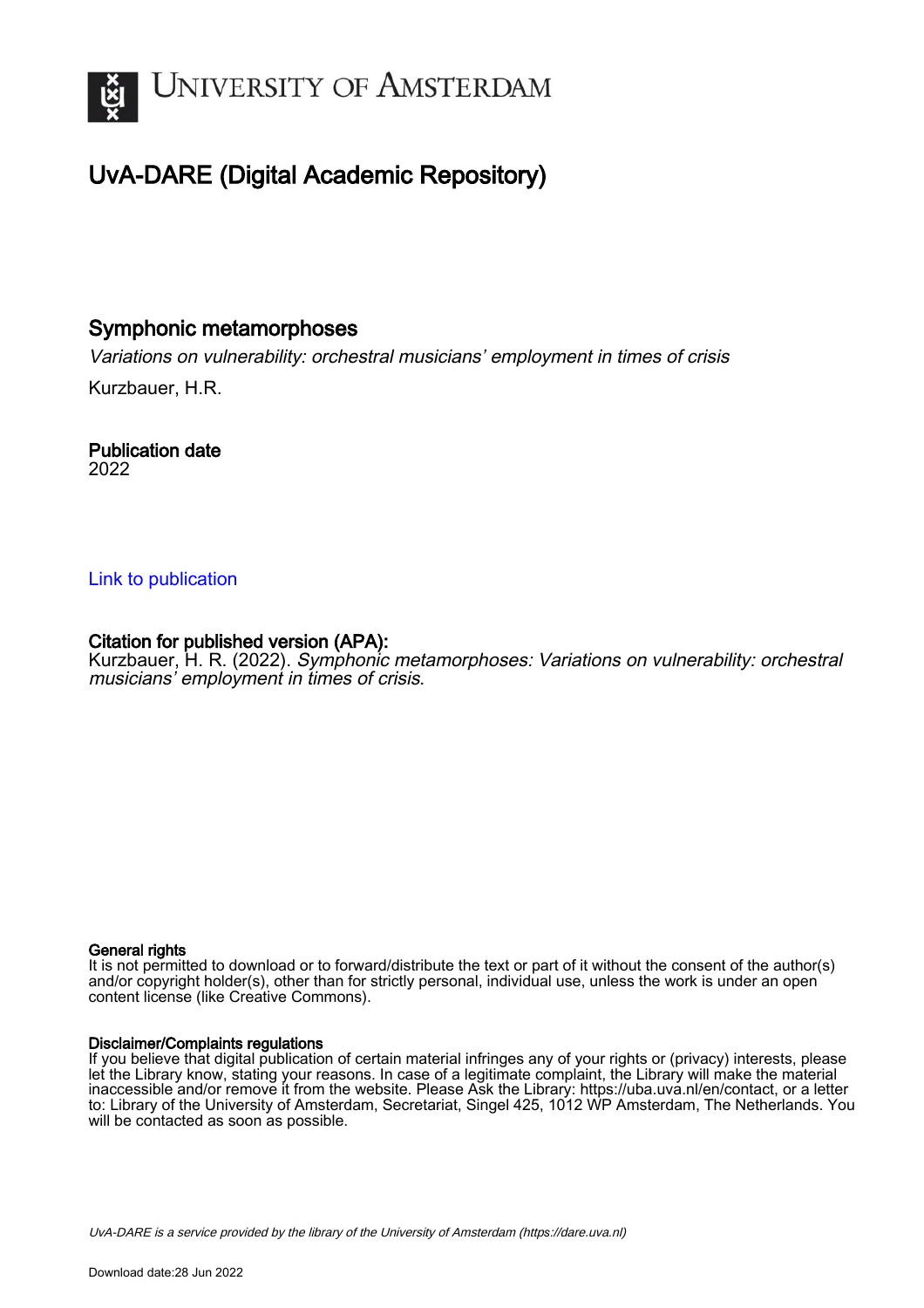# **1. Prelude: a prologue on orchestras at the brink**

*"What's past is prologue"1*

*"But in the thousand combinations that are possible with the monumental orchestra there would reside a harmonic richness, a variety of sounds, a succession of contrasts, which cannot be compared with anything...When in a state of agitation, it would recall tropical storms. Its silence would strike awe through its solemnity."2* 

The first decade of the  $21^{st}$  century wrought bitter changes for orchestral musicians the world over. From prestigious U.S. symphonies to Europe's finest, orchestras were silenced in the wake of the financial crisis 2007-2008. Disquieting reports from the U.S. on the state of the orchestral arts proliferated as the mighty Philadelphia Orchestra announced bankruptcy in 2011 and many regional orchestras toppled. Across the Atlantic, orchestral misfortunes reached Germany where a longstanding reverence for symphonic culture had encouraged generous state support since the late 1800s. Trouble in German paradise was signaled following the announcement of a reorganization and merger between two famed German orchestras.3 A hotly contested German Federal Labor Court decision in which orchestral salaries were detached from civil service pay scale requirements portended additional misfortune for German-based musicians accustomed to stable incomes.<sup>4</sup>

Akin to Germany, state and municipal subsides form the basis of financial support for cultural institutions in the Netherlands. Drastic budget cuts following the financial crisis 2007-2008 led to an unprecedented number of consolidations, closures, and dismissals in the Dutch orchestral sector. At the outset of the 21<sup>st</sup> century's third decade, stage lights have all but dimmed completely and musical life has been jettisoned as the international community grapples with the enormous impact of the COVID-19 pandemic. Now more than ever, the world of work for orchestral musicians, from those employed in major orchestras to the ever-precarious freelancers is in flux. Musicians have rarely taken center-stage in analyses of employment. Now is the time to listen to their voices in order to gain an understanding of a profession fraught by precarity and to take the first research steps to understand the economic and legal conditions that exacerbate vulnerability in the orchestral musicians' sector.

<sup>1</sup> William Shakespeare. *The Tempest* Act two scene 1.

<sup>2</sup> Hector Berlioz. *Mémoires De Hector Berlioz: Comprenant Ses Voyages En Italie, En Allemagne, En Russie Et En Angleterre 1803-1865* p. 162.

<sup>3</sup> Reference to the proposed merger between the famed Stuttgart Radio Symphony and the SWF Orchestra Freiburg slated for 2016.

<sup>4</sup> Bundesarbeitsgericht (BAG) (Federal Labour Court, Erfurt) BAG, 25.09.2013 - 10 AZR 282/12 25 September 2013.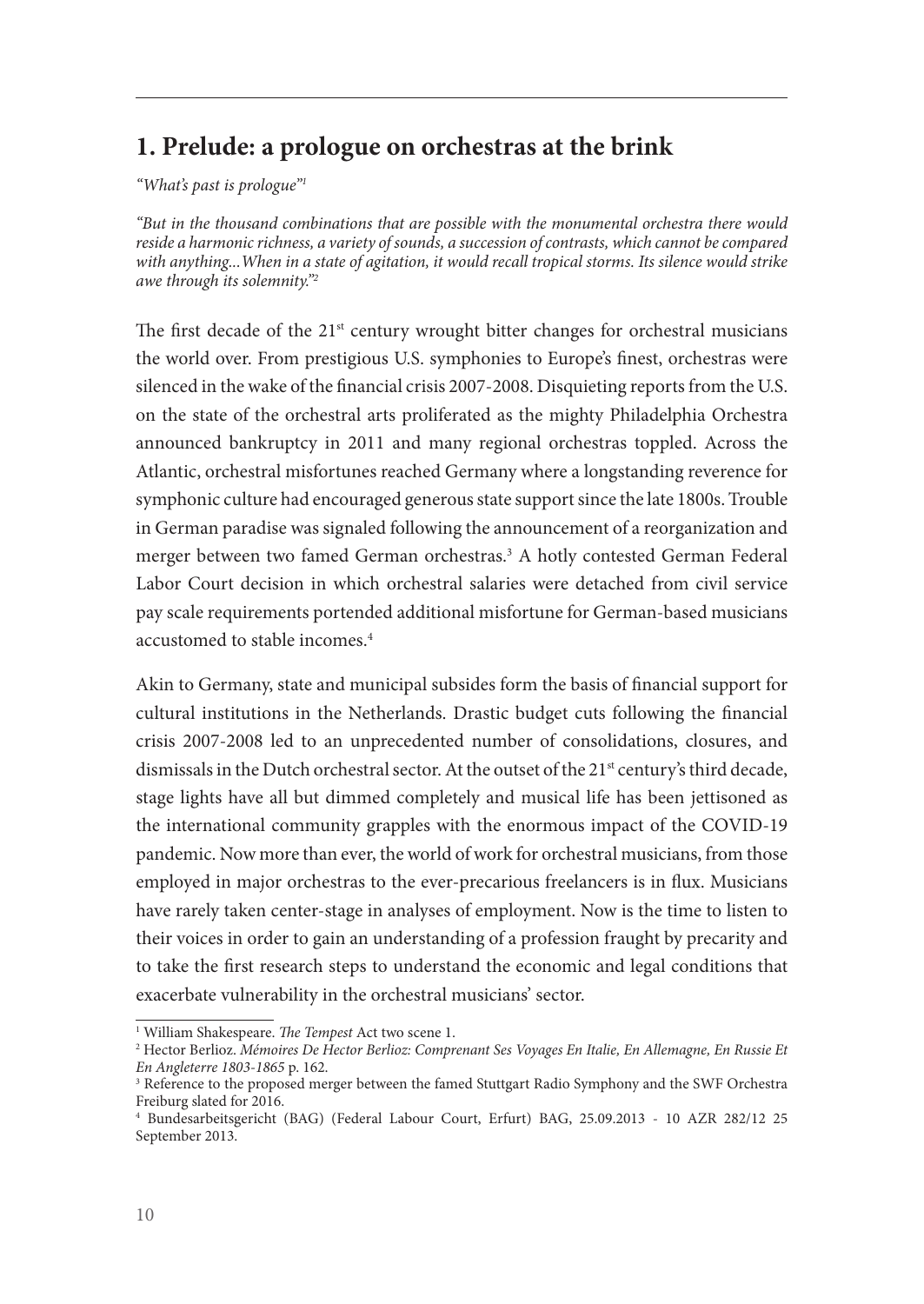Musicians have been well-acquainted with a range of vulnerabilities in the context of employment precarity throughout history. Legal definitions of employment precarity took shape in the last century and include key markers such as: a comparatively high degree of insecurity with regard to employment continuity, pay scales below the remuneration for fully contracted employees performing the similar tasks, indeterminate access to collective representation, and the lack of clear workplace safeguards. Several manifestations of workplace safeguards of significant importance to orchestral musicians' wellbeing will be studied including issues related to physical/ mental health and discrimination.

Another sort of vulnerability plays a central role in this research story: economic vulnerability.5 Conventionally defined in terms of how individuals and/or groups react to what social and economic researchers categorize as 'exogenous shocks,' unpredictable events such as financial market crashes and pandemics, the effects of such crises lie close to the surface of musicians' increased vulnerabilities.

At first glance, this was to be an inquiry into employment-related predicaments that impacted orchestral musicians when a sacrosanct Dutch orchestra was dismantled in 2012-2013. The realization that even musicians who were fully employed under solid collectively bargained agreements could be vulnerable was something of an epiphany as accepted definitions of precarious employment customarily exclude the fully employed. The strikingly vulnerable position of orchestral musicians who assumed that they would be protected from job loss is the point of departure for a study that has grown in scope to extend its reach to examine a diversity of vulnerabilities in an orchestral microcosm within the cultural sector. As we soon shall discover, orchestras depend on a significant cadre of freelance substitute players who work side-by-side with fully contracted colleagues and share performance responsibilities. Their vulnerable employment position calls attention to vexed questions at the center of the freelance dilemma in which musicians' freedom to choose employment has diminished as a result of increased financial vulnerability and reduced employment opportunities within the sector.

The central research question asks: what are the vulnerabilities that have impacted orchestral musicians' employment and how have these vulnerabilities intensified under external stresses such as financial crises and the COVID-19 pandemic?

<sup>5</sup> Elias Giannakis and Adriana Bruggerman. "Determinants of regional resilience to economic crisis: a European perspective" 2017 pp. 1304-1415.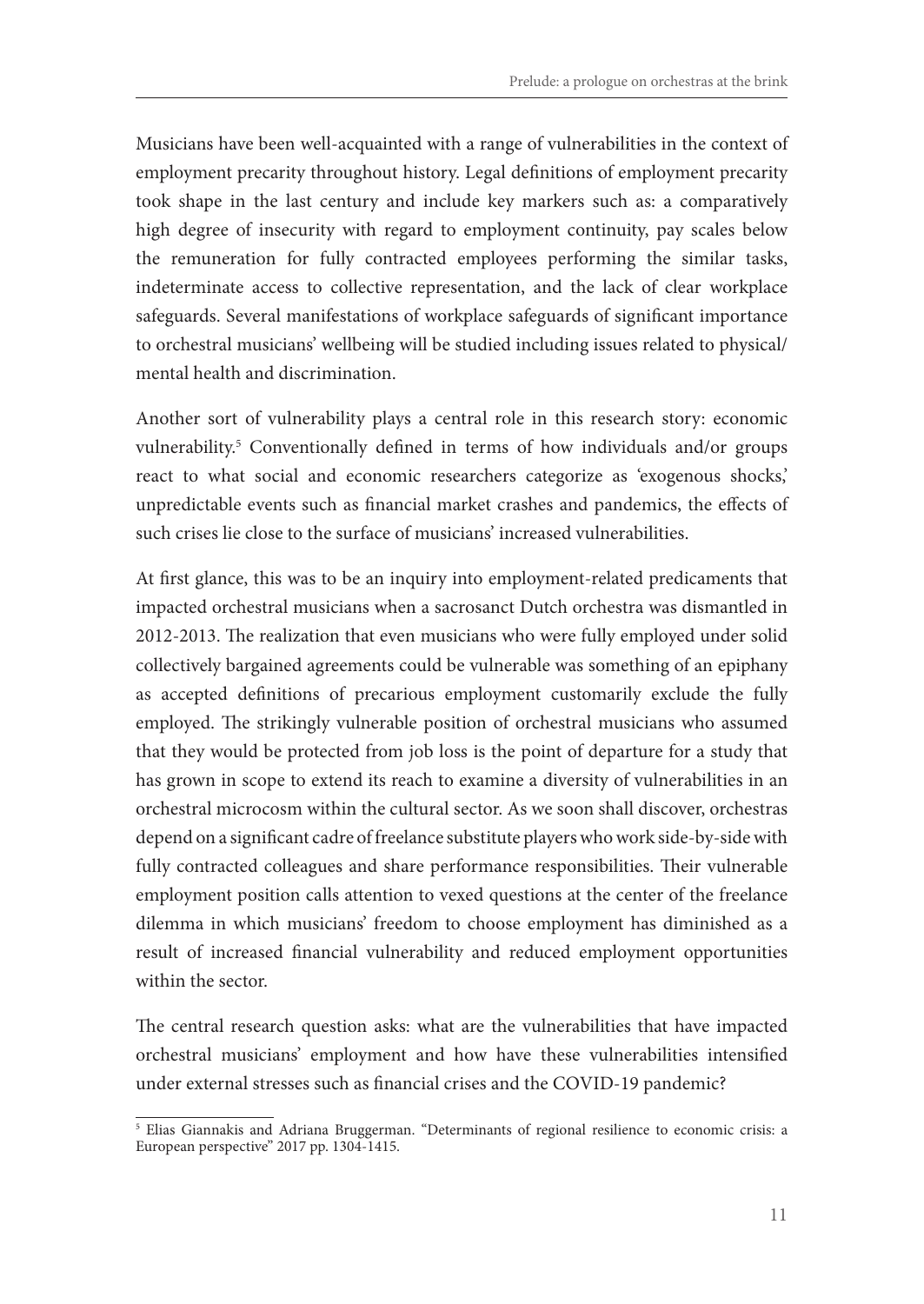The experiences of individual orchestral musicians and collective vulnerabilities will be scrutinized. Here, the concept of vulnerability extends to identity-based criteria such as gender, race, and age with several intersectional examples. To many esteemed scholars, anecdotal narratives are perceived to be the enemy of objective research. Taking this skepticism to heart, a short defense of the importance of anecdotal narrative as an engine for inspiration and reinforcement is paramount. In a tale of two countries where musicians face increased employment challenges, these narratives not only add depth and place the musicians at the heart of the research but also serve to support the hypothesis that the concerns iterated anecdotally resonate with orchestral musicians regardless of their positions or locations. To bring the research home to those who are most deserving of support calls for a cognizance of musician articulations expressed through the myriad anecdotes that unfold here. This project attempts to plumb the depths, to explain the vulnerabilities particular to orchestral musicians in a series of *movements* and *intermezzi* that uncover aspects of vulnerability in a profession increasingly challenged by labor market insecurity and financial instability.

Vulnerability in consort with precarity lies at the center of the pages to follow. At this early juncture, it is imperative to reflect on the choice of the term 'vulnerabilities' within a larger framework of 'precarity.' For the purpose of this research, I have chosen to embrace wide definitions of the two terms within the parameters that follow. Precarity has evolved into a catch-all term to describe labor situations in which workers are subject to a wide range of injustices. Precarious workers fulfil permanent jobs without receiving the benefits of the wages and protections received by permanent employees. Here, precarity is used as a lens to study musicians' exposure to the vicissitudes of employment insecurity, low wages, unregulated occupational hazards, and the lack of adequate protection against discrimination.

Vulnerability operates in a larger space of enquiry than precarity and examines external factors beyond musicians' employment relationships that impact their work status. A key concept within multiple research areas, vulnerability studies report on focus groups' coping mechanisms in the face of change. Traditionally, vulnerability research frames perspectives on large global issues exemplified by climate change, ecological disaster, and global health issues. On a musical terrain, vulnerability in the context of this research reflects on the reactions of orchestral musicians to complex interactions between culture, finance, and legal processes.

To fortify a call for equality at the workplace, to add to the discourse on how to change institutional and legal norms that perpetuate disadvantage are the not-so-hidden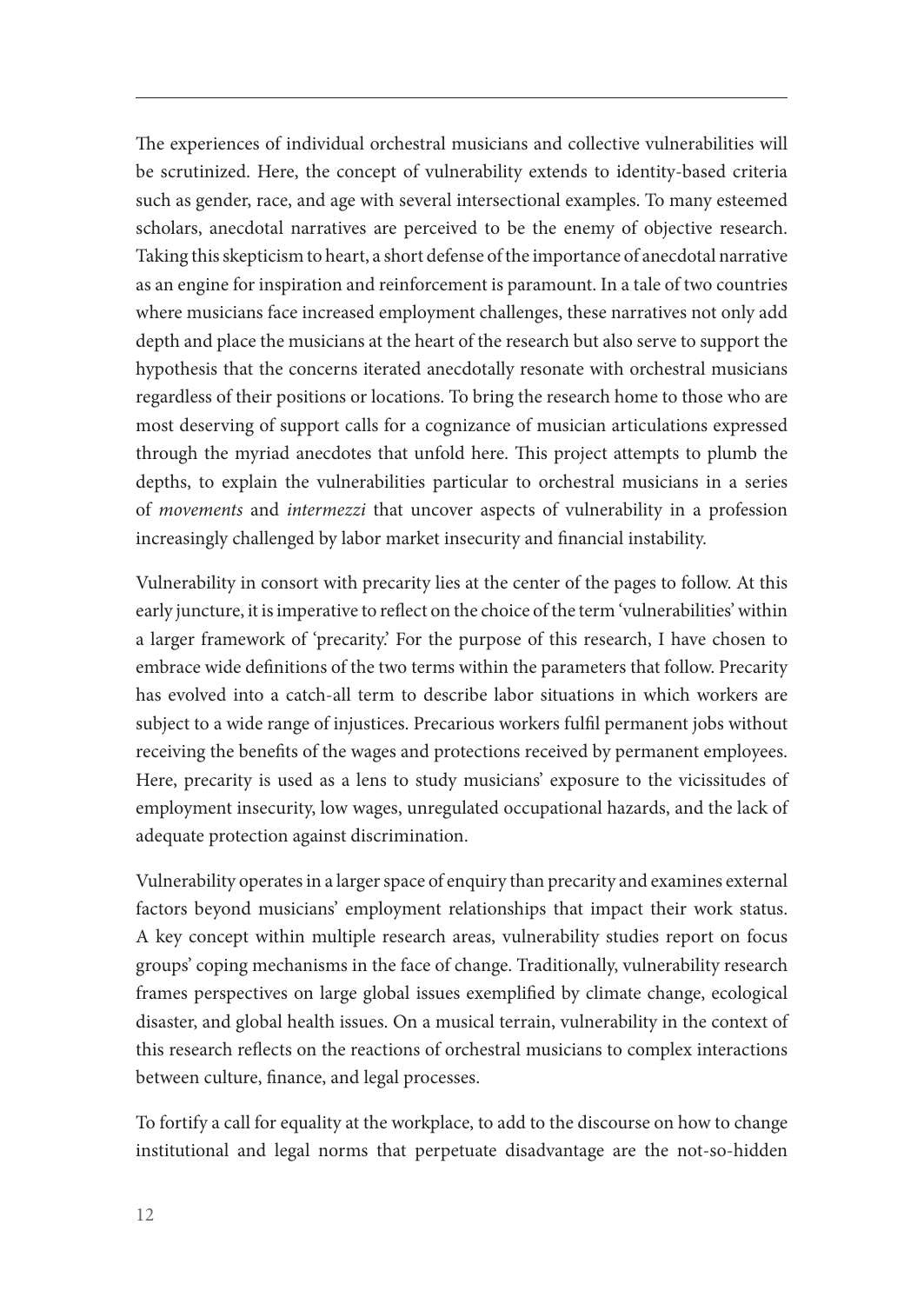prescriptive aims that motivated this study. Grounded in the experience of musiciansas-workers and triggered by anecdotal leads, this enquiry examines the phenomenon of vulnerable employment in a sector often neglected by labor research projects. It seeks to turn the spotlight on external, as well as internal, factors within the orchestral organization that have increased musician vulnerability. Significantly, other factors central to the relationship between a musician and his/her chosen métier fosters vulnerability. These predispositions inherent within the profession compound the difficulties in 'getting to yes' with regard to employment protection as the *movements*  and *intermezzi* that follow will soon reveal.

Inherent predispositions:

- Musicians refer to their profession as 'a calling'– orchestral musicians consider their work their passion, and vice-versa
- Like athletes, musicians' paths to success start at an early age and involve years of focused preparation. Singularity of purpose to attain success in a highly competitive field influences musicians' interpretations of employment situations

The employment experiences of regularly employed orchestral musicians as well as the experiences of the even more vulnerable freelance substitute players are given equal voice. Within the professional orchestral world, the demarcation between the designation freelance substitute and freelancers is blurred. Firstly, freelance musicians do not refer to themselves as freelance substitutes even if this term is the most accurate description of their employment. Secondly, there is no formal definition that separates the freelance substitutes from freelancers in general.

Descriptive research reaches a normative objective in order to spark, citing musical chord annotation, 'major' steps forward to 'diminish' employment-related vulnerabilities that keep so many musicians 'in mineur' (a Dutch expression that denotes in a 'minor' key or mood). Interviews with musicians and other orchestral stakeholders in the aftermath of the financial crisis 2007-2008 supplemented by followup discussions during the COVID-19 pandemic confirm my choice for the selection of the following external and internal factors.

Selected external factors:

- changes in the perception of the value of 'classical' culture leading to decreased financial support
- lack of clarity in the legal frameworks covering workers who are seen by the law as employees, and those who are seen as self-employed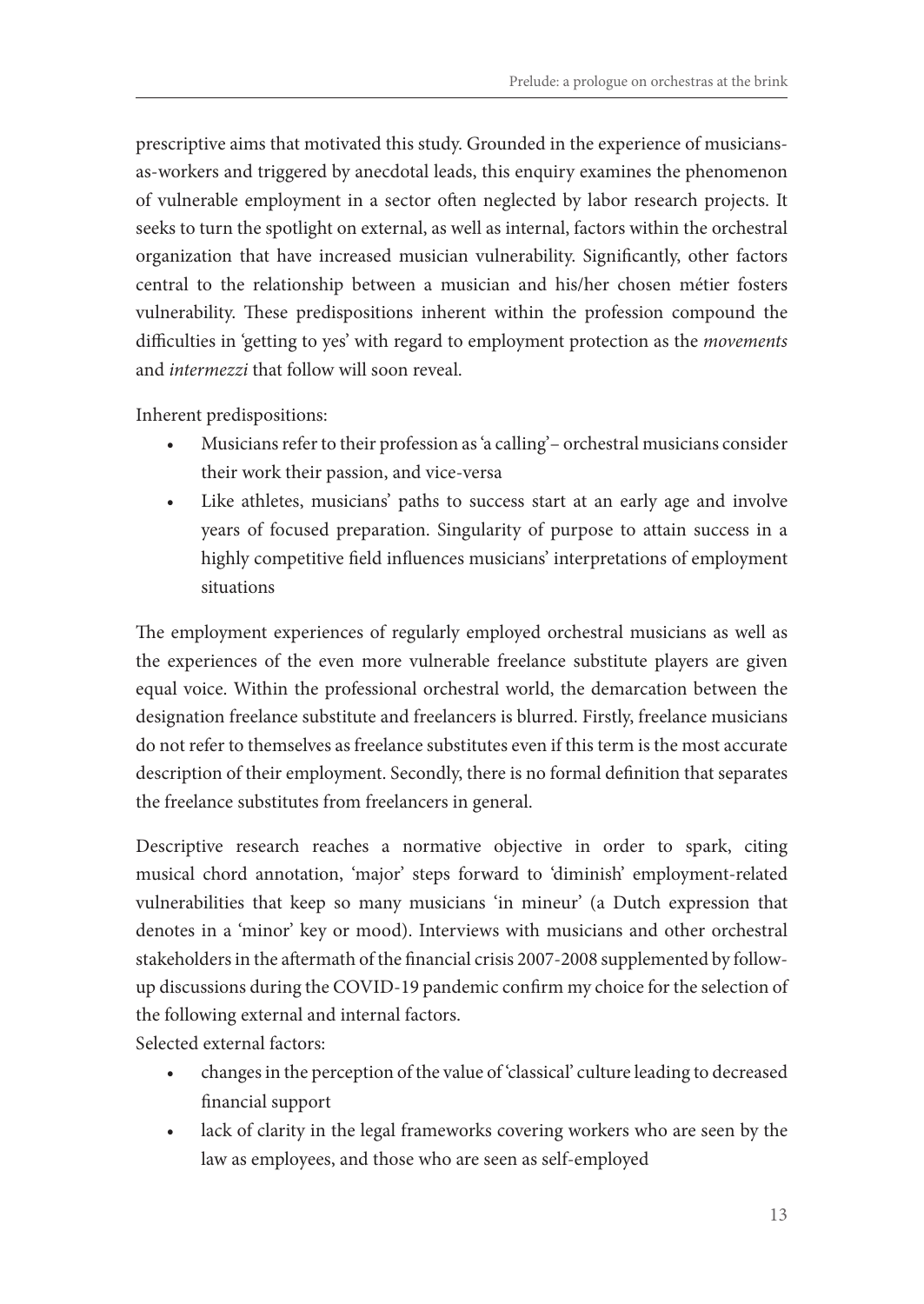• general economic crises and, of late, the COVID-19 pandemic's effects on workers in a sector plagued by labor market insecurity

Selected internal factors:

- traditional hierarchical structures within the orchestra foster individual musician's passivity
- long-established discriminatory practices in orchestral organizations with regard to gender, race, and age
- increased market strain as supply (top-class musicians) far exceeds demand
- orchestral hiring relies on a strata of substitute players who work under temporary contracts and perform alongside regulars. Conventionally categorized as self-employed, these musicians report unequal access to benefits

The choice of two countries is certainly not intended to lead the reader down a comparative research path. Decades of performance opportunities in the Netherlands and the United States have afforded the author a sizeable network of contacts in both countries. The access to stakeholders who share similar professional concerns yet operate within orchestral organizations differentiated from one another in terms of external factors advanced the opportunity to consider diverse vantage points. Ideally, the experiences of musicians from two musically important countries will reverberate with great intensity to musicians worldwide.

A music-related subject calls for musical structure: the sounds of music have not only motivated but moved the research along its course. The choice for *movements* and *intermezzi* to replace traditional chapters is intentional, placing content and context on a similar wavelength, and reflecting the desire to lend musical structure to a musicrelated subject. *Movements* can be compared to chapters in a traditional enquiry, whereas *intermezzi* are interludes that true to their musical form convey information to enhance the *movements*.

The **Prelude** outlines the overarching research questions, puts forward the methodology suitable to a compendium that examines a range of topics of concern to orchestral musicians and points to relevance beyond the musical sphere.

An enquiry linked to the impact of crisis on a specific category of workers in two countries crosses into a multiplicity of fields. Sometimes, legal considerations have been relegated to take a back seat to economic, historical, and social factors in the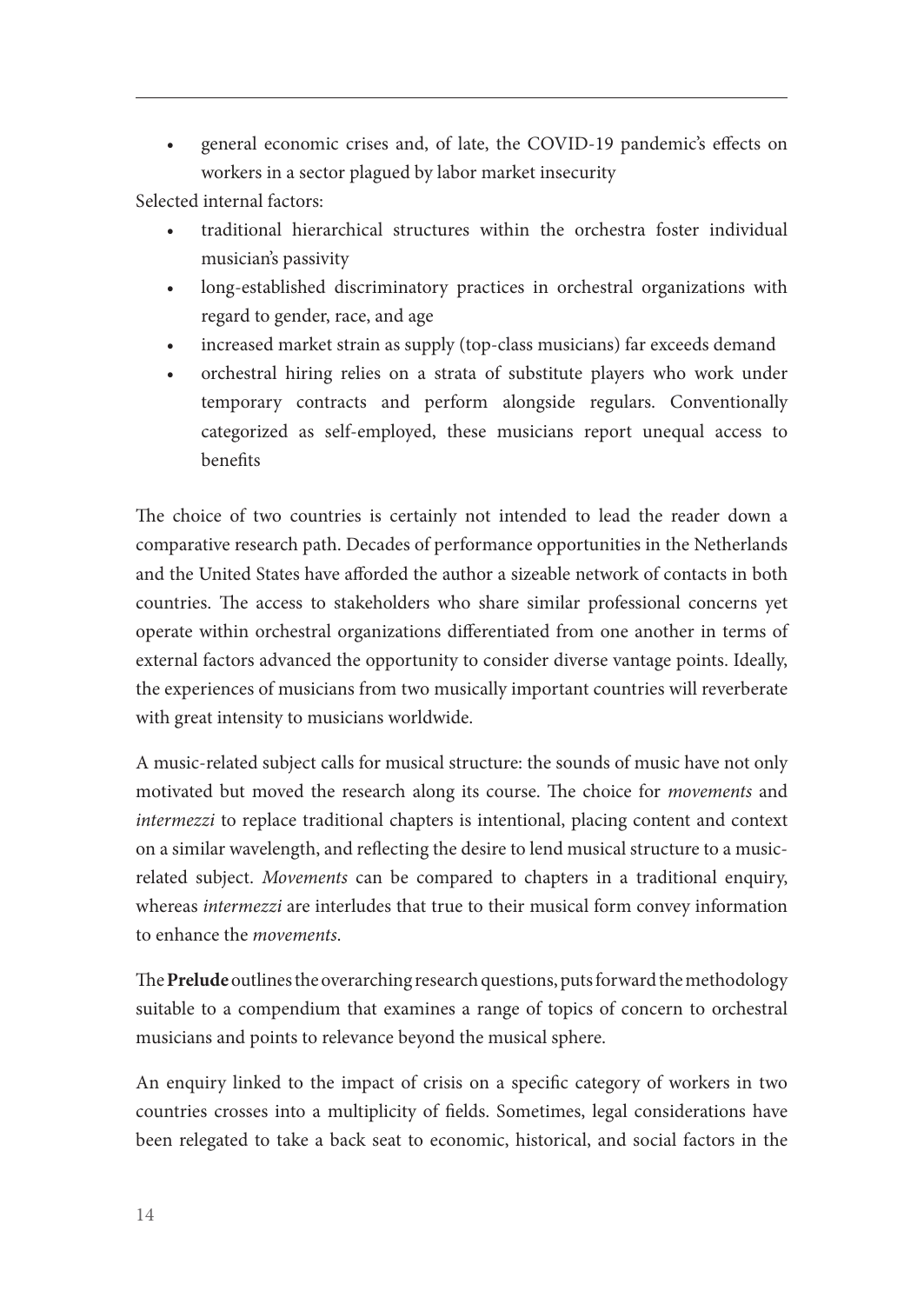orchestral sphere. To foray into uncharted territory called for broad-based reading across multiple music-related disciplines and revealed a marked lack of literature specifically focused on orchestral musicians' work lives. Rather than viewing a dearth of information as a disadvantage, the *Intermezzo: the literature passes review* sheds light on a diversity of sources to aid the reader in replicating the researcher's quest for background material. Through an understanding of the different 'lenses' that have been employed by scholars viewing musicians-at-work, readers can create their own space for deliberation to enhance future research.

I have tied specific research questions linked to *movements* and *intermezzi* as follows:

**Background to orchestral journeys** opens with **Frequently Asked Questions** (*FAQs*). The somewhat unorthodox choice of *FAQs* marks an attempt to answer a wide range of questions offered by non-musicians who vociferously expressed strong opinions that musicmaking was more of a pleasant diversion than a real profession, insinuating that musicians are not suitable subjects for serious inquiry. Answers to their questions, reinforced by additional questions posed by orchestral musicians in the two 'focus' countries (the Netherlands and the United States) motivate the introductory placement of *FAQs*. The *movement* intends to fill general knowledge deficits with regard to orchestral organizations and their musicians.

*Intermezzo: of competitions, horse races and orchestral auditions* enlarges upon issues touched upon in the *FAQs* by providing essential information concerning the gateway to the orchestral profession: the audition process. How does a highly competitive process permeated by listener subjectivity influence player choices and future employment? Significant parts of the audition revelations are revisited in **Of Rowe and race**, the *movement* devoted to bias and interconnected vulnerabilities.

**Haydn rewrites history** sheds light on important historical processes and employment-related problems that are relevant to modern orchestral narratives. The aim of this primarily historical exercise is to trace the origins of present-day orchestral vulnerabilities. The power structures that impact musicians work lives at present find their roots in early-day musical organizations. Joseph Haydn's inventive leadership style and his interactions with an extraordinary band of musicians in the late 18<sup>th</sup> century pave the way to a deeper understanding of links between the past and the present. The *movement* explores the question: how does the complex history of the orchestra and an analysis of specific employment issues relevant to these antecedents shed light on current employment-related dilemmas?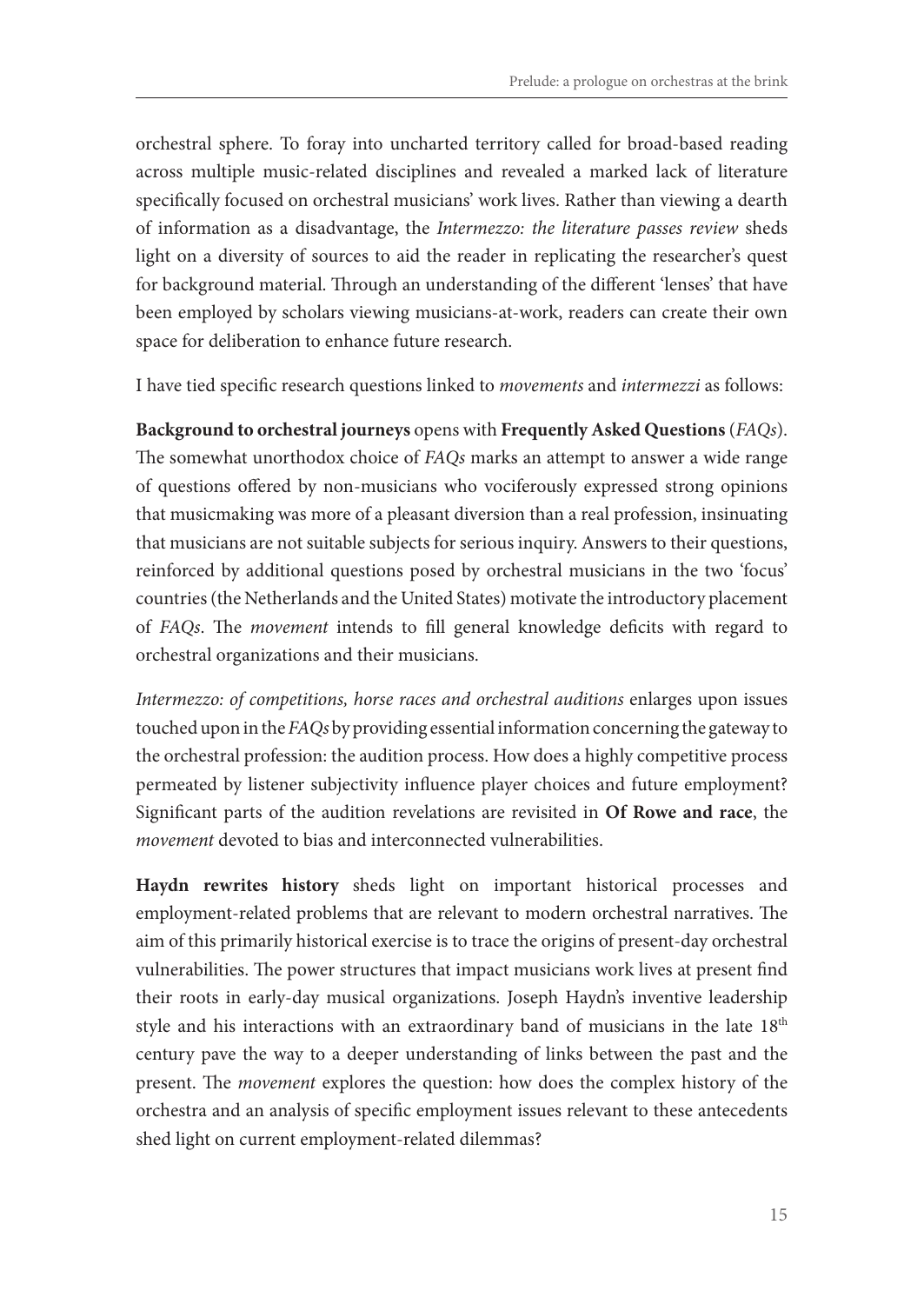**Follow the money: economics at the orchestra** reflects on aspects of orchestral financing, pausing to reflect on the seminal work of William Baumol and William Bowen, pioneers in the field of cultural economics. How has their cost disease theory and its derivatives continued to influence decision-making on cultural expenditures and orchestral finances? Have these theories contributed to vulnerability in the sector?

The story that provided the original impetus for the research, **Requiem for an orchestra** is embedded in the first of two symphonic variations, a pair of *movements* within the larger structure of **Symphonic variations: orchestral employment and the law. Requiem for an orchestra** moves beyond a description of a complex reorganization process to expose the angst, trials, and tribulations of orchestral musicians confronted by dismissal. What issues played into the demise of a major orchestral entity in the Netherlands, where state subsidies were deemed to protect cultural organizations? What particular vulnerabilities were exposed both in terms of collective musician employment and the weakened position of individual musicians? Are there ways in which the dismantlement process could have been mitigated to the greater benefit of the orchestral musicians? How did orchestra members react to redundancy and loss?

One of the factors that accounts for heightened awareness and changes in the perception of musicians-as-workers in Europe can be attributed to the aftereffects of the *FNV KIEM* case. The second *movement* under the rubric **Symphonic variations: orchestral employment and the law**, **En route to the** *FNV KIEM* **case: competition and labor law** offers a doctrinal focus to examine seminal cases at the cusp of competition (antitrust) and labor law, and the effects these cases have had on orchestral musicians' work lives. European Court of Justice (ECJ) jurisprudence on the determination of worker status – with specific regard to freelance substitute players in orchestras – has stimulated not only legislation that takes court findings into account but has inspired litigation and collective action on the part of freelance musicians and other creative professionals who continue to actively defend their employment status. This *movement* considers the case and its legacy in light of competition law to ask: are competition laws and social protections on a collision course or marching to the same drummer? How has the *FNV KIEM* case with its spotlight on the false self-employed contributed to changes in the status of orchestral freelancers?

Orchestral freelancers, substitute players in orchestras in the United States and the Netherlands who are the most vulnerable amongst orchestral performers are further represented in the bipartite **Symphonic variations: the original gig workers.** The first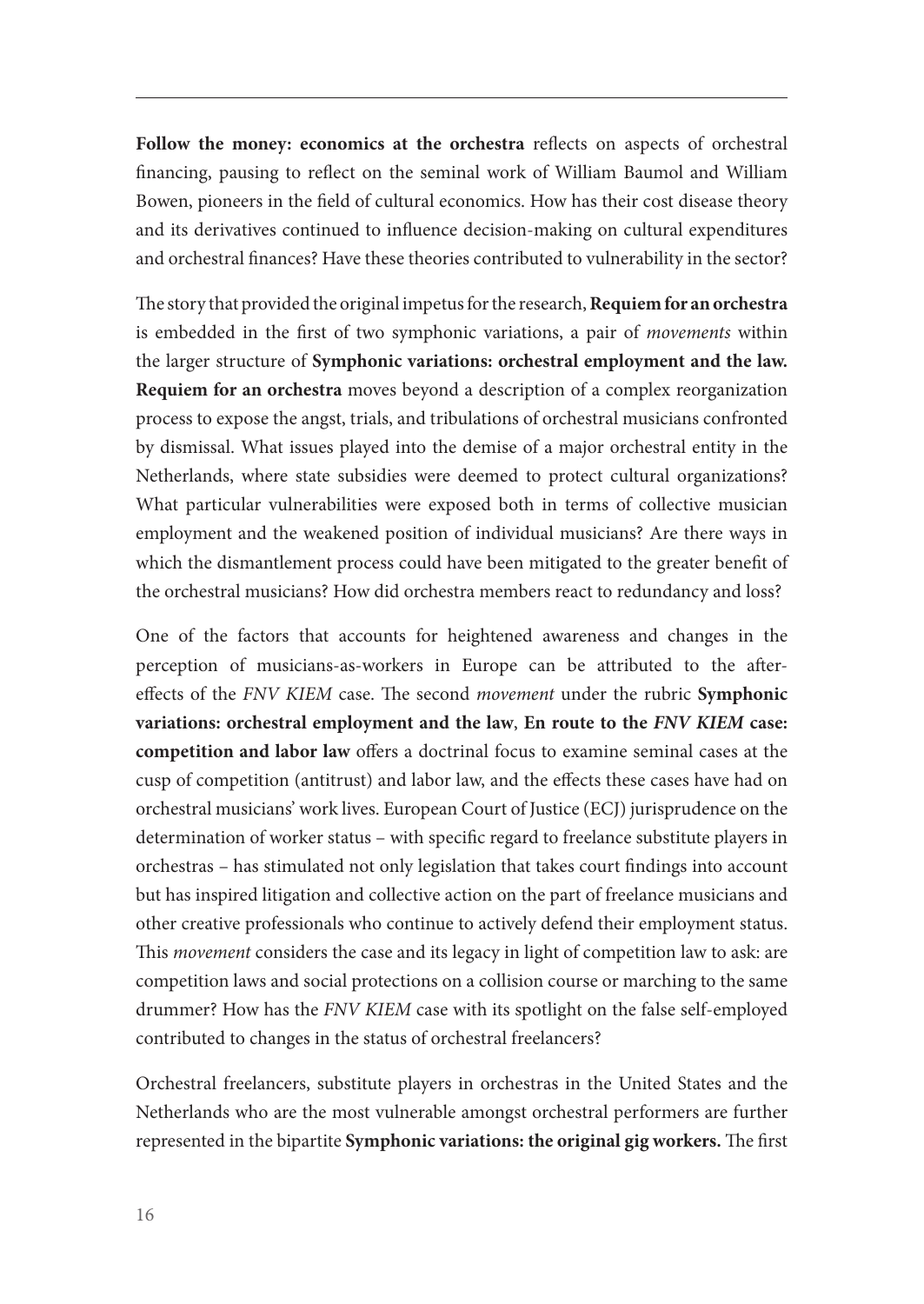*movement*, **A long and winding road: freelance musicians in a tale of two countries**  focuses on freelance substitute players. Litigation on the part of orchestral musicians in the U.S. and the Netherlands opens the space of deliberation to examine: what roles have different courts played in determining specific outcomes with regard to the classification of orchestral players? In what way have these decisions led to classification clarity? An exploration of the socio-political dynamics that have contributed to recent legislative changes to equalize the playing field between the fully employed and the self-employed in the Netherlands with direct impact on freelance substitute orchestral musicians opens the door to a leitmotif that culminates in the **Coda: Quo Vadis?**

**Back in the USA** shifts back to the U.S. where the National Labor Relations Board (NLRB) has been particularly active in adjudicating cases that classify workers, including orchestral musicians. The *movement* examines specific employment-related tests and key NLRB decisions to ascertain: where do orchestral freelancers fit in within classifications of employees found in U.S. legislation? How have the courts and the NLRB reacted to specific employment-related assertions? How have the NLRB and the courts interpreted legislation on employment status? How have these interpretations affected working musicians? Attention is paid to the political nature of NLRB composition and its impact on decisions.

*Movements* that examine cases involving gender, race, and age-related issues intend to fuel the vulnerability discussion by introducing historical material that carries relevant social phenomenon to the fore. The pair of *movements* and the *intermezzo* under the rubric **Dissonance: discrimination in the orchestra** explore gender, race, and agerelated issues in orchestras to expose noteworthy cases of discrimination. Musician colleagues interviewed were vociferous in their appeal for the inclusion of materials on discrimination at the orchestra as the #metoo movement gained international traction. Their comments pointed to an ongoing acceptance of many forms of discrimination within the orchestral workplace. Musicians' reticence to voice their concerns to management and/or peer committees, and most certainly to speak out within a public forum speaks volumes with regard to vulnerability as well as the lack of protective measures to ensure safe working conditions on and off-stage.

The introductory material in **Of Rowe and race** exposes gender stereotypes that have plagued the profession for centuries and sets the stage for a pay-disparity case that rocked the music world in 2018. A *movement* focused on gender-related discrimination at the orchestra, and other issues associated with implicit bias intends